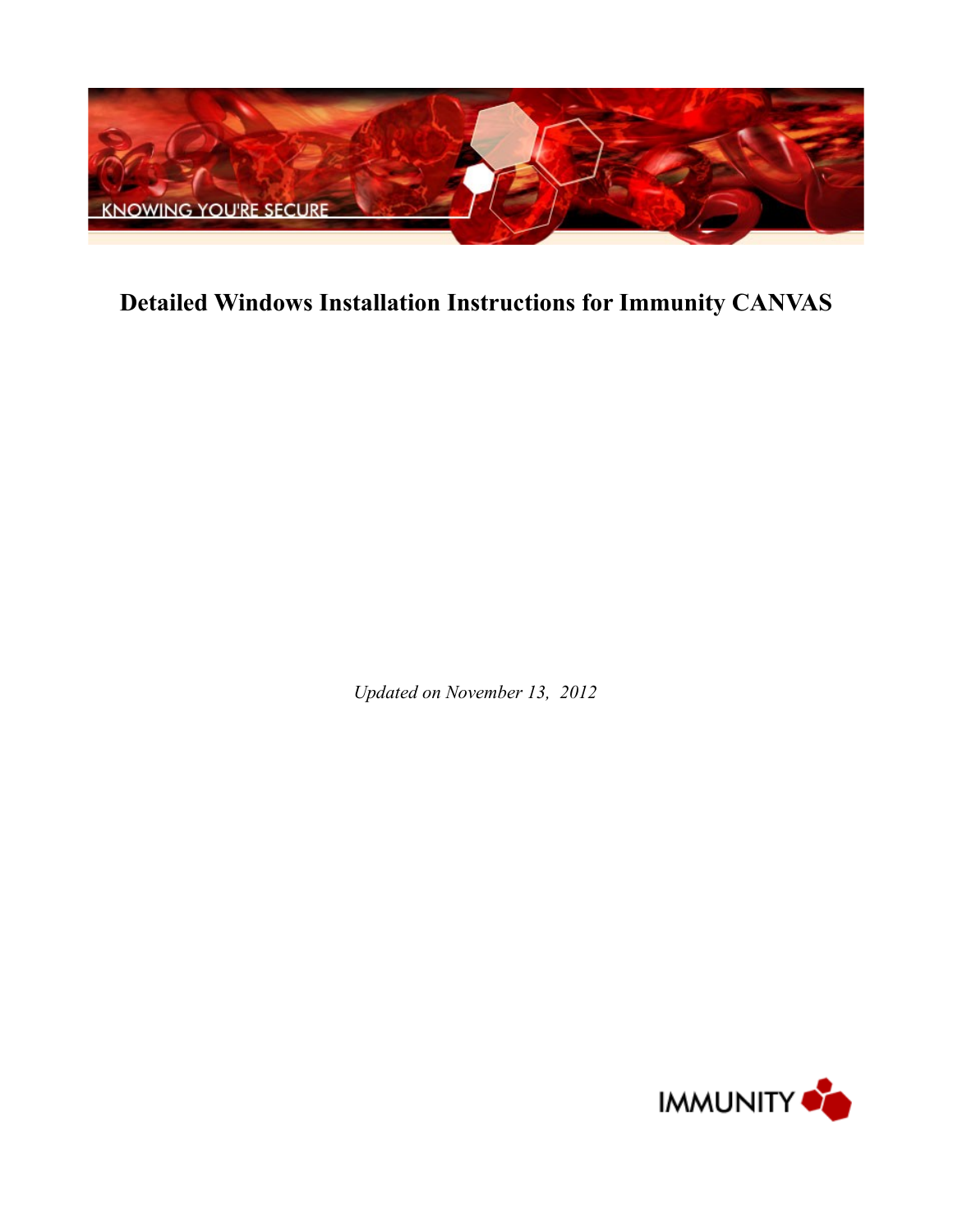### Introduction

This document details how to install Immunity CANVAS 6.XX on Windows computers. Those familiar with installing programs on Unix or Linux architectures are already aware of dependencies. CANVAS on Windows is no exception, several free programs are required to be installed before CANVAS will work. Once installed the user interface will function exactly like it does in Linux.

### Disclaimer

Immunity recommends that customers who are tied to the Windows platform install a virtualization solution and create a Linux virtual machine. In this way CANVAS can run in its native environment while within a Windows machine and enterprise policy can still be observed by the end user.

Because CANVAS does not ship a kernel driver for Windows it is constrained by the limitations of the Windows networking stack. Specifically this limits the number of half open TCP connections so actions which require portscanning will take significantly longer. Attacks that impersonate an SMB server will also not function due to restrictions for impersonating this service on Windows.

Finally, the network sniffer will not work on Windows.

### Installing Python

Download the dependencies package from [http://www.immunityinc.com/downloads/CANVAS\\_WIN32\\_DEPS\\_11\\_2012.zip.](http://www.immunityinc.com/downloads/CANVAS_WIN32_DEPS_11_2012.zip)

The old windows dependencies archive we used to distribute was based on Python 2.6 and will no longer work with CANVAS 6.83+. Since the new archive is based on Python 2.7, there should be no issues due to package conflicts, and you can simply install the latest dependencies without removing the old ones.

Inside you will find python-2.7.3.msi, simply double click to install it.

Make sure you select "Install for all users":

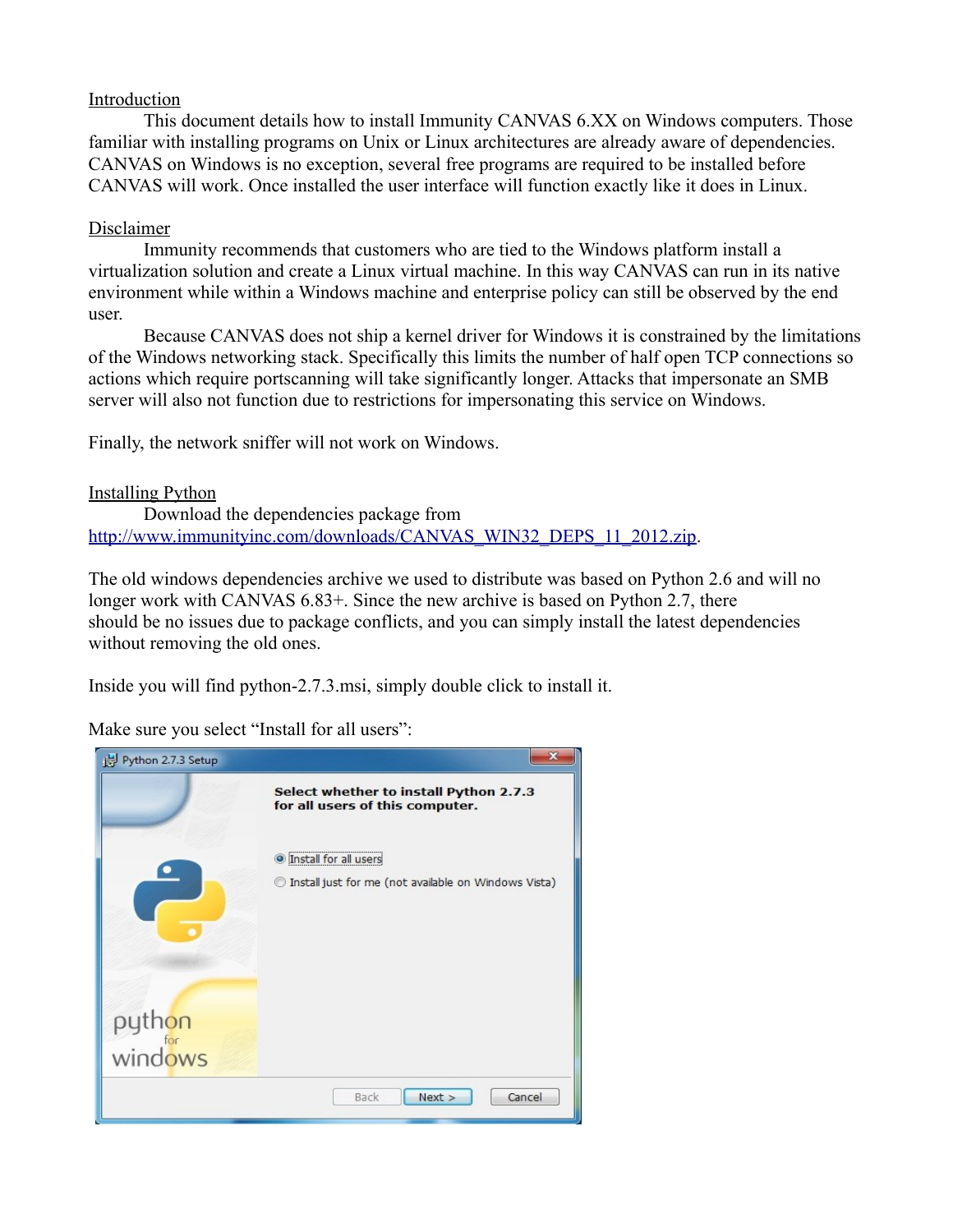|                   | <b>Select Destination Directory</b>                               |           |  |
|-------------------|-------------------------------------------------------------------|-----------|--|
|                   | Please select a directory for the Python 2.7.3 files.<br>Python27 | New<br>Up |  |
|                   |                                                                   |           |  |
| python<br>windows | C:\Python27\                                                      |           |  |

Installation directory should be set as default (c:\Python27)

### Default installation options

| Python 2.7.3 Setup     | 53                                                                                                                                         |
|------------------------|--------------------------------------------------------------------------------------------------------------------------------------------|
|                        | <b>Customize Python 2.7.3</b>                                                                                                              |
|                        | Select the way you want features to be installed.<br>Click on the icons in the tree below to change the<br>way features will be installed. |
|                        | rnor<br>Register Extensions<br>Tcl/Tk<br>Documentation<br><b>Utility Scripts</b><br>Test suite                                             |
|                        | Python Interpreter and Libraries                                                                                                           |
| python<br>windows      | This feature requires 22MB on your hard drive. It<br>has 5 of 5 subfeatures selected. The subfeatures<br>require 29MB on your hard drive.  |
| Advanced<br>Disk Usage | Next<br>$<$ Back<br>Cancel                                                                                                                 |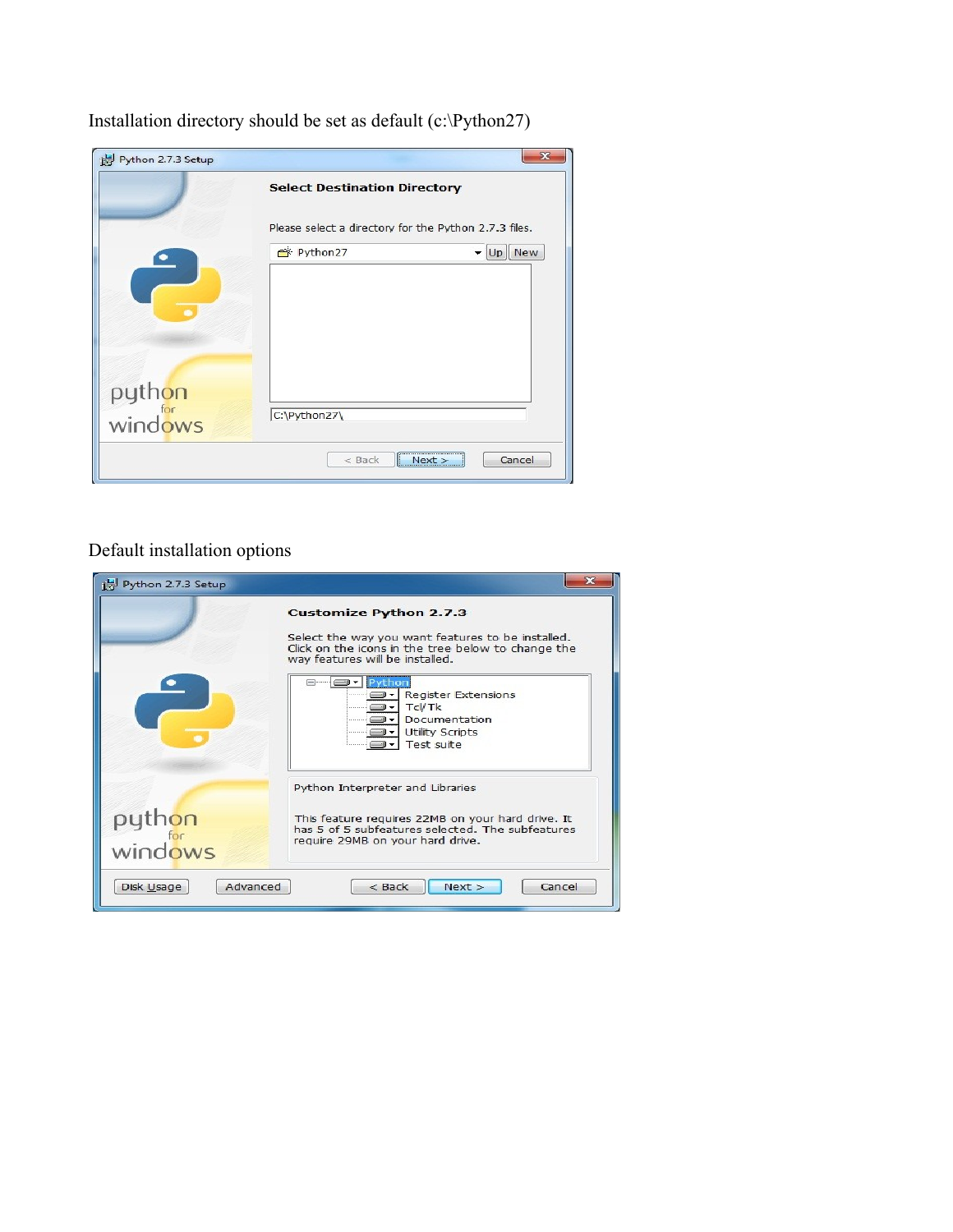### Wait for the installaton to complete



#### Installation is now finished



### Installing PyWin32

Double click pywin32-218.win32-py2.7 inside the dependencies installation archive.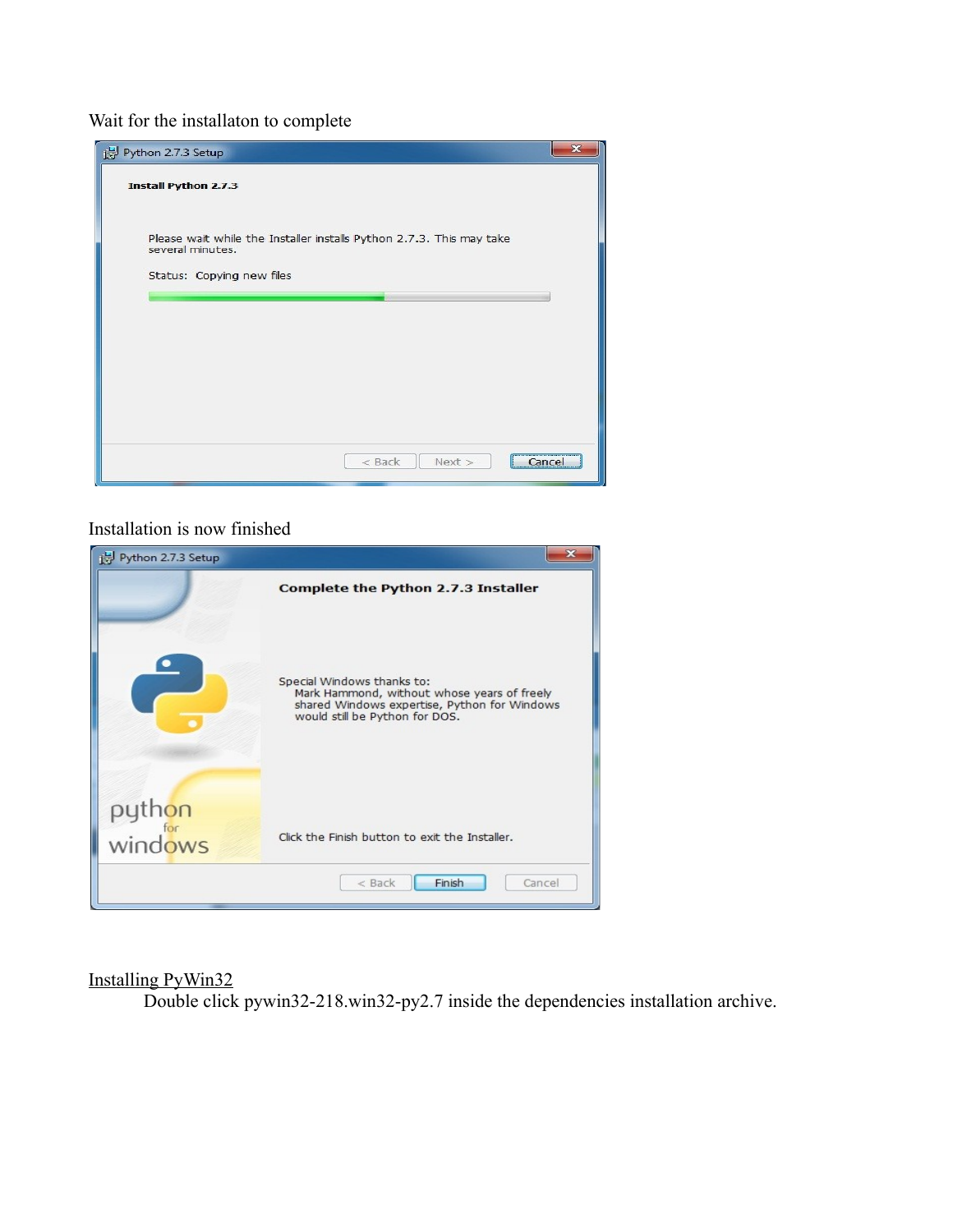### Click Next

| Setup |                                                                                                                                                                                                                                                                                                                    |  |
|-------|--------------------------------------------------------------------------------------------------------------------------------------------------------------------------------------------------------------------------------------------------------------------------------------------------------------------|--|
|       | This Wizard will install pywin32 on your computer. Click Next to continue or<br>Cancel to exit the Setup Wizard.                                                                                                                                                                                                   |  |
|       | Python extensions for Microsoft Windows<br>Provides access to much of the Win32 API, the<br>ability to create and use COM objects, and the<br>Pythonwin environment.<br>Author: Mark Hammond (et al)<br>Author_email: mhammond@users.sourceforge.net<br>Description: Python for Window Extensions<br>Name: pywin32 |  |
|       | Url: http://sourceforge.net/projects/pywin32/<br>Version: 218<br>Built Sat Oct 27 15:36:35 2012 with distutils-2.7.3                                                                                                                                                                                               |  |
|       | Cancel<br>< Back<br>Next >                                                                                                                                                                                                                                                                                         |  |

The installer should autodetect the location of your Python 2.7 install. Click Next

| Setup |                                                                                                                                                                                                               | X |
|-------|---------------------------------------------------------------------------------------------------------------------------------------------------------------------------------------------------------------|---|
|       | Python 2.7 is required for this package. Select installation to use:<br>Python Version 2.7 (found in registry)<br>C:\Python27\<br>Python Directory:<br>Installation Directory: C:\Python27\Lib\site-packages\ |   |
|       | $<$ Back<br>Next ><br>Cancel                                                                                                                                                                                  |   |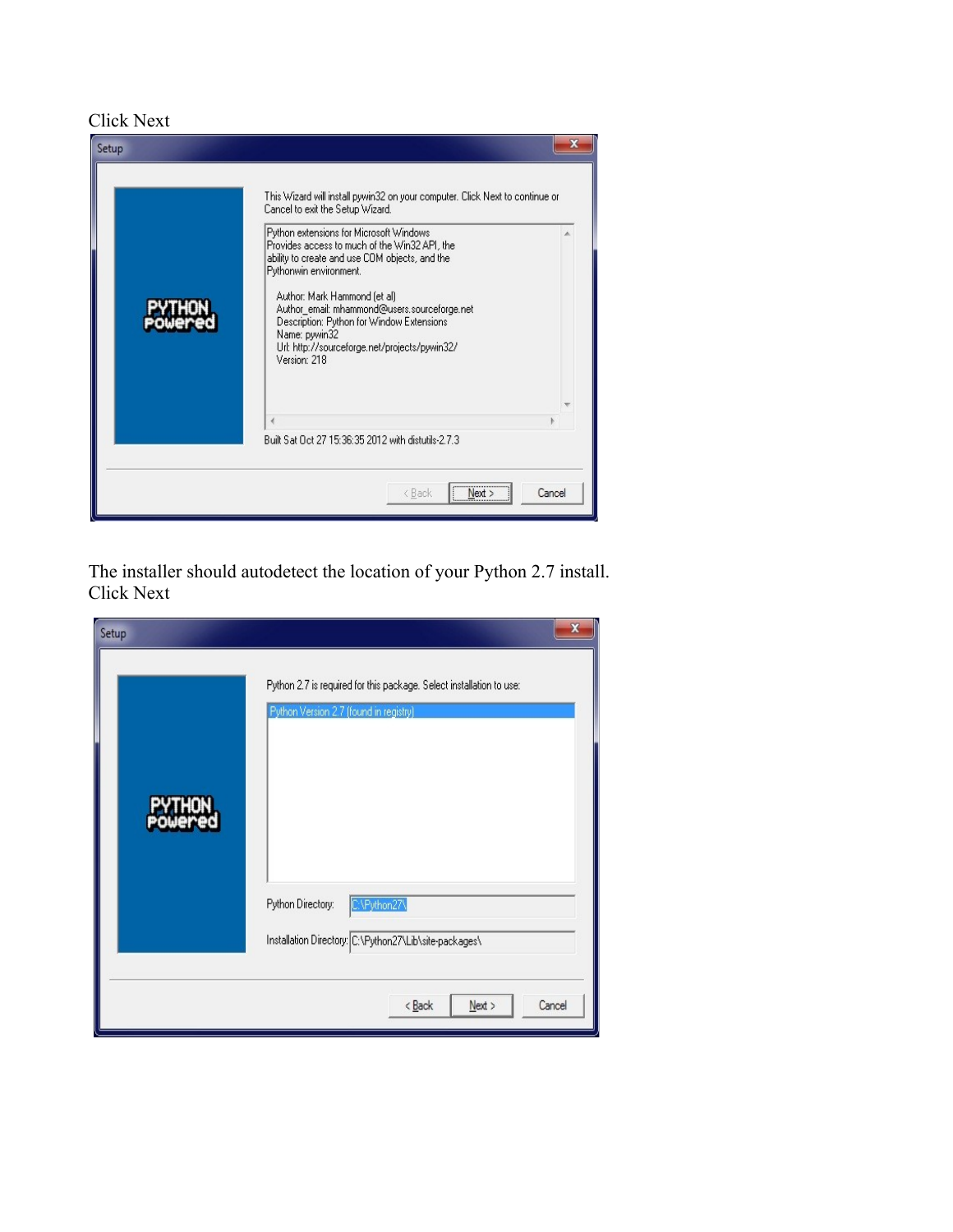## Click Next to begin installation

| Setup | $\mathbf x$                                                                                                                                                         |
|-------|---------------------------------------------------------------------------------------------------------------------------------------------------------------------|
|       | Click Next to begin the installation of pywin32. If you want to review or change<br>any of your installation settings, click Back. Click Cancel to exit the wizard. |
|       | Ready to install                                                                                                                                                    |
|       | Next ><br>$<$ Back<br>Cancel                                                                                                                                        |

### Installation is now finished

| Setup |                                                                                                                                                                                                                                                                                                                                                                                                                                                                                                                                                                                                                                                                              |                      |
|-------|------------------------------------------------------------------------------------------------------------------------------------------------------------------------------------------------------------------------------------------------------------------------------------------------------------------------------------------------------------------------------------------------------------------------------------------------------------------------------------------------------------------------------------------------------------------------------------------------------------------------------------------------------------------------------|----------------------|
|       | Postinstall script finished.<br>Click the Finish button to exit the Setup wizard.                                                                                                                                                                                                                                                                                                                                                                                                                                                                                                                                                                                            |                      |
|       | Copied pythoncom27.dll to C:\Windows\system32\pythoncom27.dll<br>Copied pythoncomloader27.dll to C:\Windows\system32\pythoncomloade<br>Copied pywintypes27.dll to C:\Windows\system32\pywintypes27.dll<br>Registered: Python.Interpreter<br>Registered: Python.Dictionary<br>Registered: Python<br>> Software\Python\PythonCore\2.7\Help[None]=None<br>> Software\Python\PythonCore\2.7\Help\Pythonwin Reference[None]='I<br>Pythonwin has been registered in context menu<br>Creating directory C:\Python27\Lib\site-packages\win32com\gen_py<br>Shortcut for Pythonwin created<br>Shortcut to documentation created<br>The pywin32 extensions were successfully installed. |                      |
|       | Ш                                                                                                                                                                                                                                                                                                                                                                                                                                                                                                                                                                                                                                                                            |                      |
|       | < Back                                                                                                                                                                                                                                                                                                                                                                                                                                                                                                                                                                                                                                                                       | <br>Cancel<br>Finish |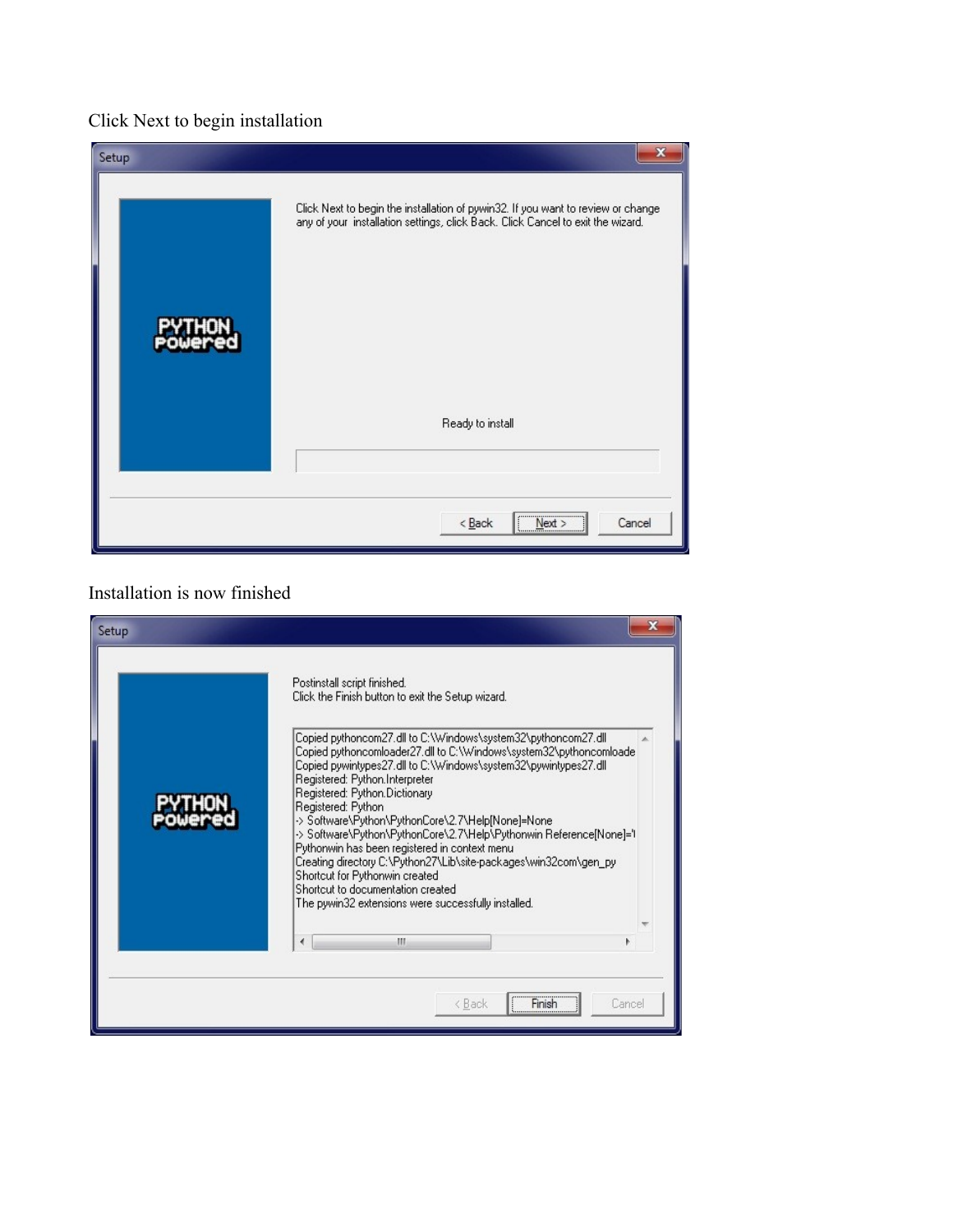#### Installing GTK+

Inside the archive is a file called pygtk-all-in-one-2.24.2.win32-py2.7.msi, double click this file to begin the installation of GTK+, PyGTK and all their dependencies.

### Click Next



### Leave installation options as is (defaults) Click Next

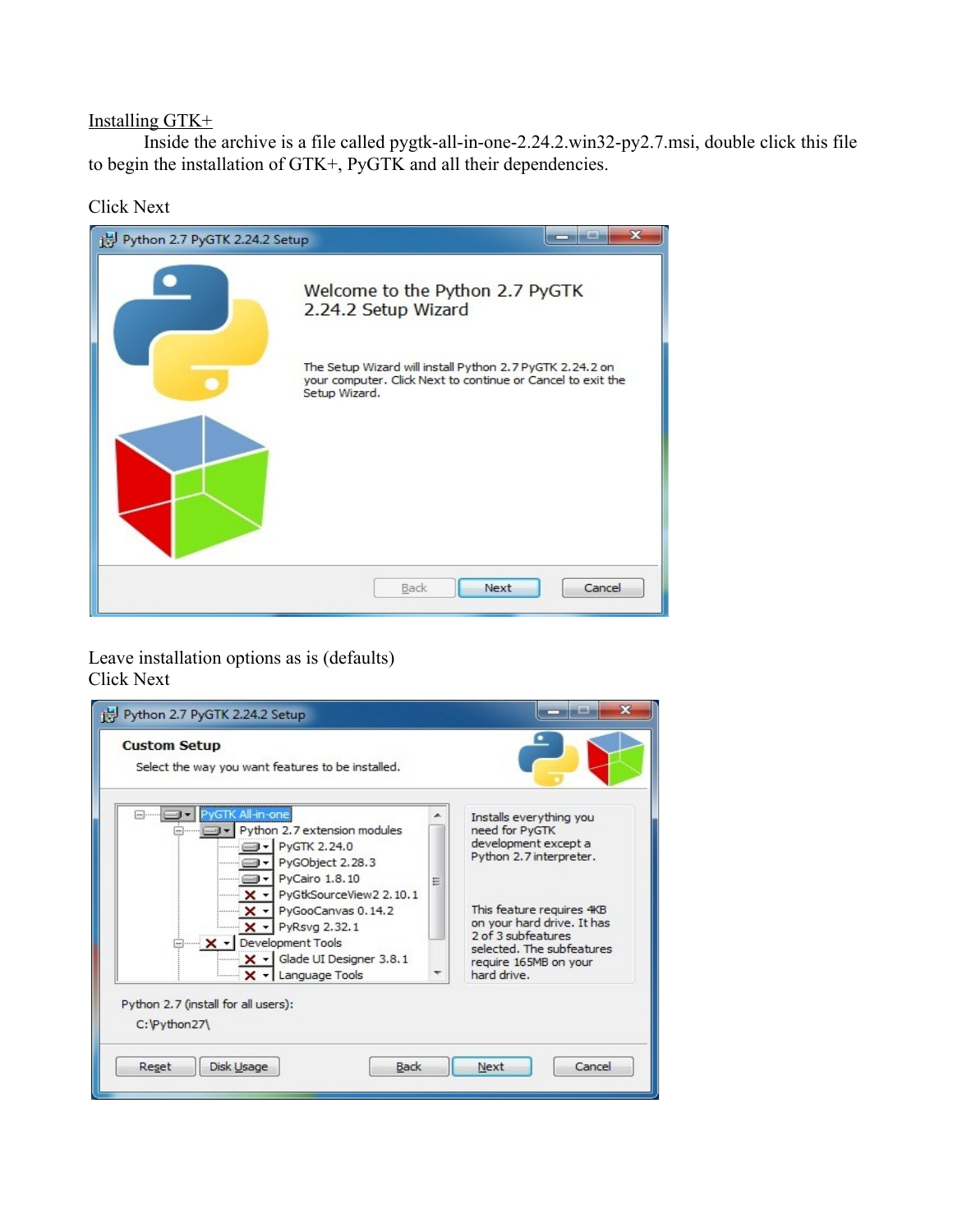### Click Install



### Installation is now complete

| Python 2.7 PyGTK 2.24.2 Setup |                                                                                                            | $\mathbf{x}$<br>-- |
|-------------------------------|------------------------------------------------------------------------------------------------------------|--------------------|
|                               | Completed the Python 2.7 PyGTK 2.24.2<br>Setup Wizard<br>Click the Finish button to exit the Setup Wizard. |                    |
|                               |                                                                                                            |                    |
|                               | Finish<br>Back                                                                                             | Cancel             |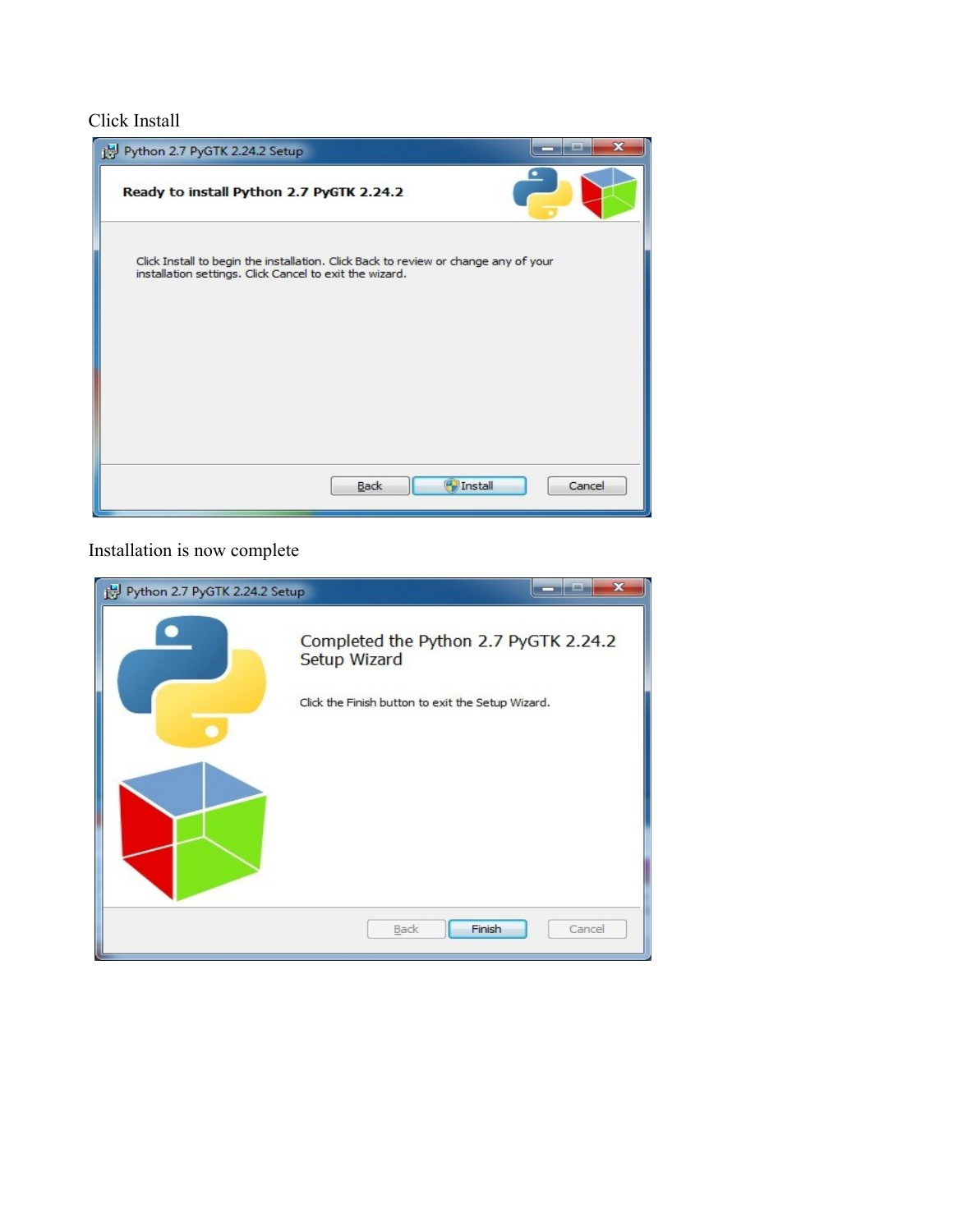### Installing PyZMQ (For CANVAS STRATEGIC)

Double click pyzmq-2.2.0.win32-py2.7 inside the installation archive.

Click Next

| Setup |                                                                                                                                                                                                          |  |
|-------|----------------------------------------------------------------------------------------------------------------------------------------------------------------------------------------------------------|--|
|       | This Wizard will install pyzmq on your computer. Click Next to continue or<br>Cancel to exit the Setup Wizard.                                                                                           |  |
|       | PyZMQ is a lightweight and super-fast messaging library built on top of<br>the ZeroMQ library (http://www.zeromq.org).                                                                                   |  |
|       | Author: Brian E. Granger, Min Ragan-Kelley<br>Author_email: zeromq-dev@lists.zeromq.org<br>Description: Python bindings for 0MQ.<br>Name: pyzmq<br>Url: http://github.com/zeromq/pyzmq<br>Version: 2.2.0 |  |
|       |                                                                                                                                                                                                          |  |
|       |                                                                                                                                                                                                          |  |
|       | Built Mon Jun 04 15:45:20 2012 with distutils-2.7.3<br>Cancel<br>< Back<br>Next                                                                                                                          |  |

The installer should autodetect the location of your Python 2.7 install Click Next

| Setup | $\mathbf x$<br>Python 2.7 is required for this package. Select installation to use:<br>Python Version 2.7 (found in registry) |
|-------|-------------------------------------------------------------------------------------------------------------------------------|
|       | Python Directory:<br>C:\Python27\<br>Installation Directory: C:\Python27\Lib\site-packages\<br>Cancel<br>$<$ Back<br>Next     |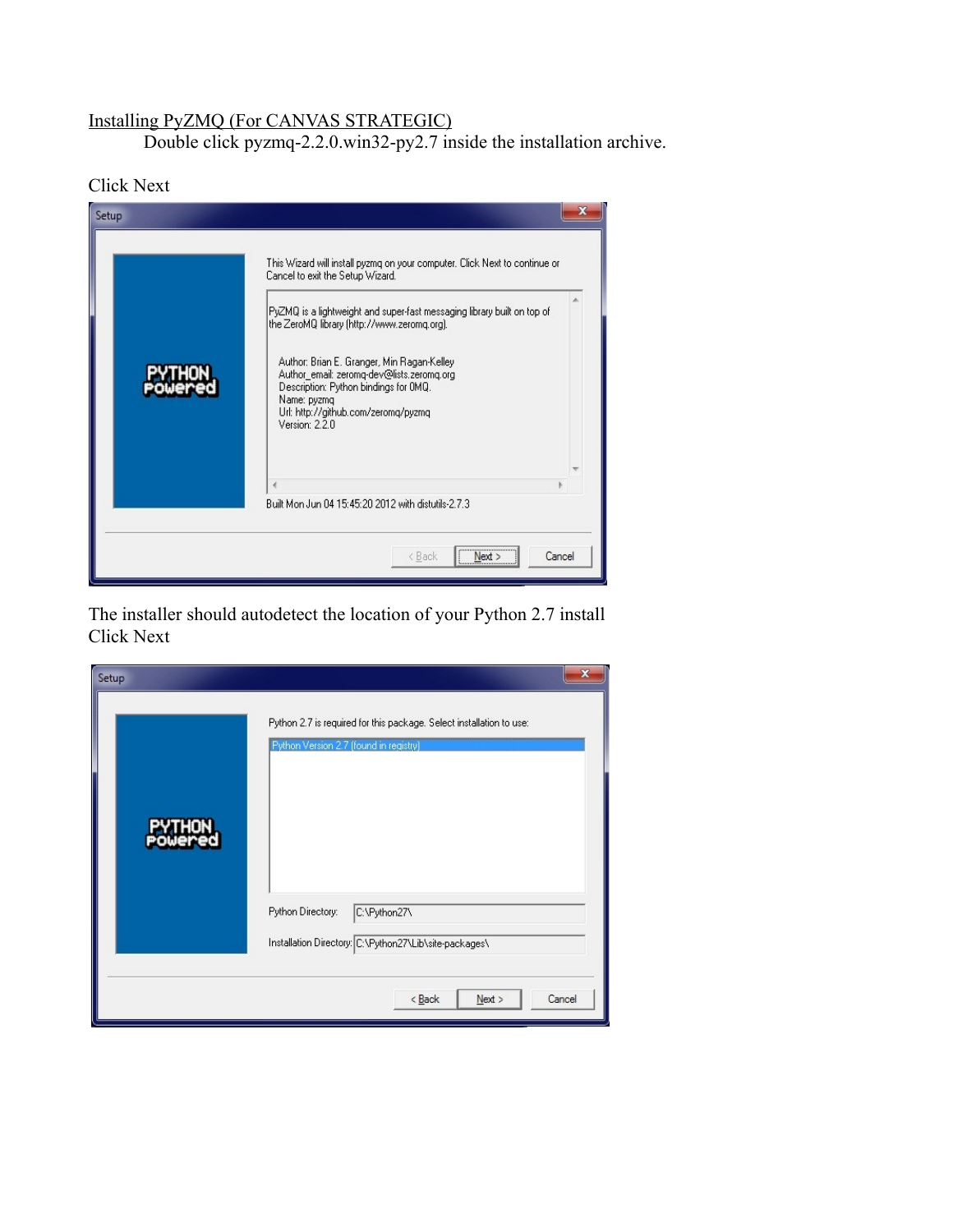## Click Next to begin installation

| Setup | $\mathbf x$                                                                                                                                                       |
|-------|-------------------------------------------------------------------------------------------------------------------------------------------------------------------|
|       | Click Next to begin the installation of pyzmq. If you want to review or change<br>any of your installation settings, click Back. Click Cancel to exit the wizard. |
|       | Ready to install                                                                                                                                                  |
|       | $\sqrt{\text{Next}}$<br>Cancel<br>$<$ Back<br>÷                                                                                                                   |

### Installation is now complete

| Setup |                                                   | ×      |
|-------|---------------------------------------------------|--------|
|       | Click the Finish button to exit the Setup wizard. | ∸      |
|       | $\triangleleft$<br>$\angle$ Back<br>Finish        | Cancel |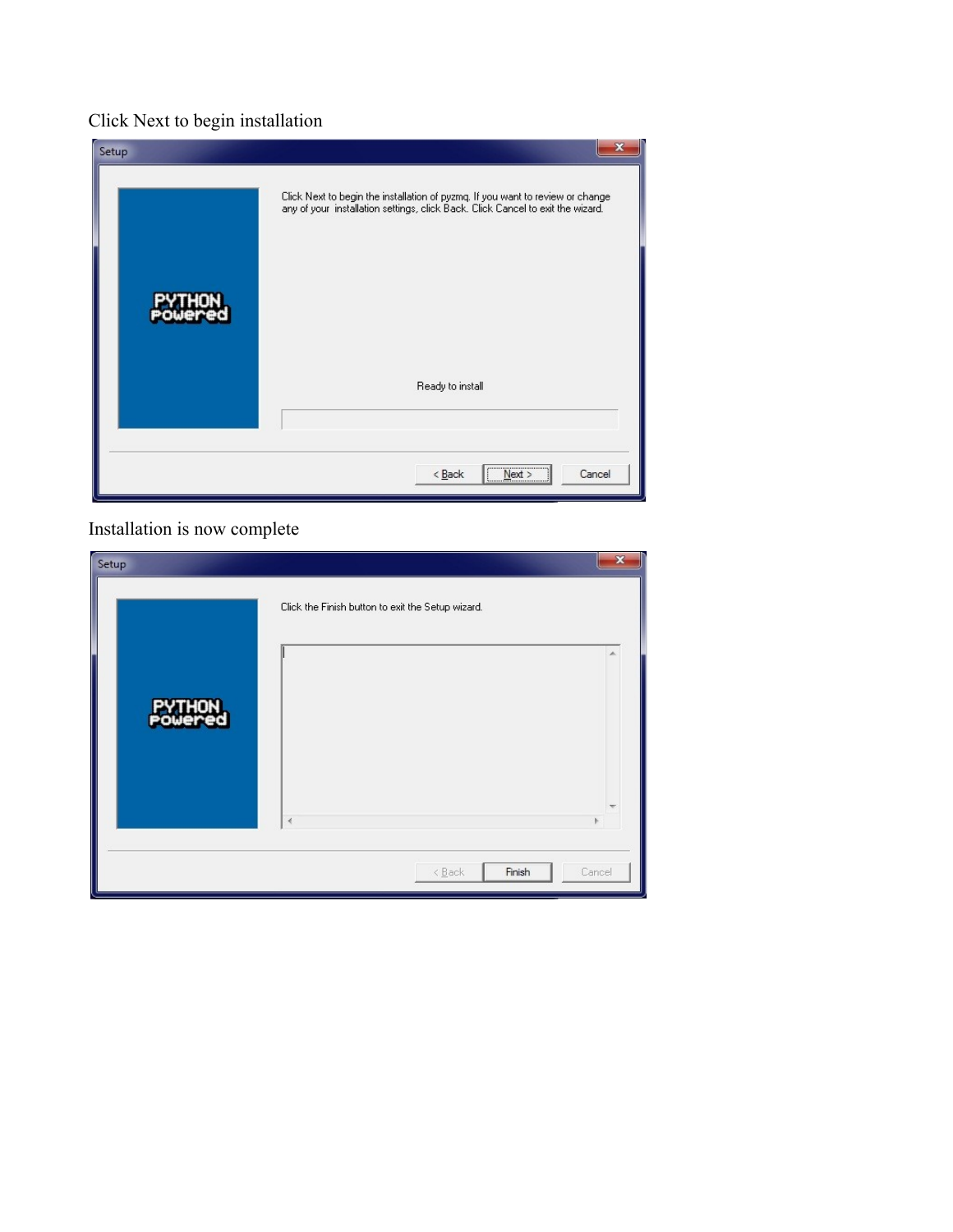#### Running CANVAS

All the CANVAS dependencies are now installed and we're ready to run CANVAS for the first time! Extract the CANVAS directory from the archive you were provided, here I've put a CANVAS folder on my desktop.



The next step is to simply double click canvas.bat which will spawn the GUI